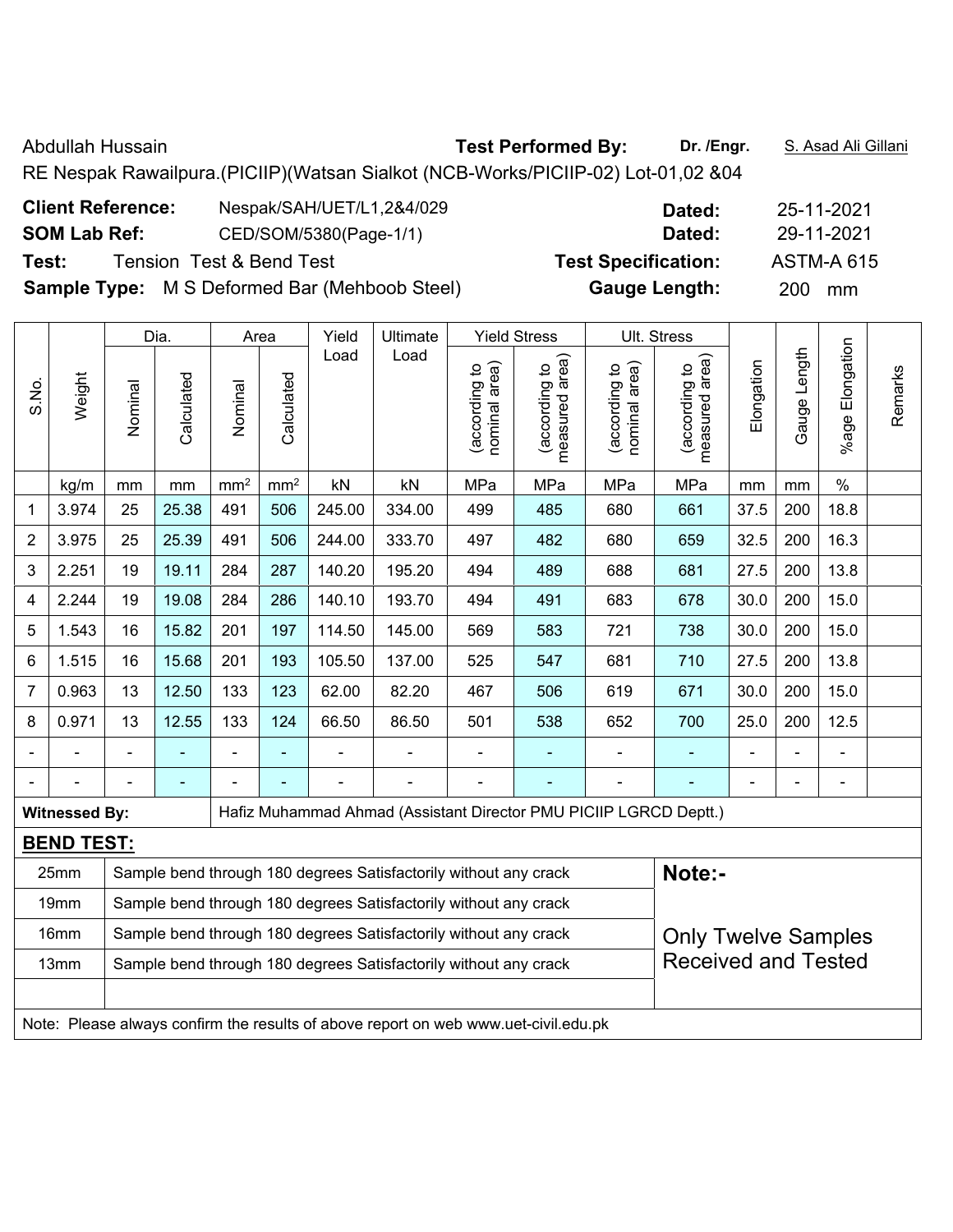Mudessar Iqbal **Test Performed By:** Dr. /Engr. **Asad Gillani** Culture 2014

Manager QC Country Developers (Pvt)Ltd. Lahore (Project:46-G Model Town Lahore)

**Client Reference:** CD-21-Testing/St/46G-005

**Dated:** 26-11-2021 **Dated:** 29-11-2021

**Test:** Tension Test & Bend Test **Test Specification:** ASTM-A-615 **Gauge Length:** 8 inch **Sample Type:** Deformed Bar (Mughal Supreme)

**SOM Lab Ref:** 5374(Page-1/1)

|                |                   |                                                                  | Dia.           |                 | Area            | Yield          | Ultimate                                                                            |                                | <b>Yield Stress</b>                         |                                | Ult. Stress                     |                |                |                 |         |
|----------------|-------------------|------------------------------------------------------------------|----------------|-----------------|-----------------|----------------|-------------------------------------------------------------------------------------|--------------------------------|---------------------------------------------|--------------------------------|---------------------------------|----------------|----------------|-----------------|---------|
| S.No.          | Weight            | Nominal                                                          | Calculated     | Nominal         | Calculated      | Load           | Load                                                                                | nominal area)<br>(according to | (according to<br>neasured area)<br>measured | nominal area)<br>(according to | (according to<br>measured area) | Elongation     | Gauge Length   | %age Elongation | Remarks |
|                | lb/ft             | #                                                                | in             | in <sup>2</sup> | in <sup>2</sup> | Tons           | Tons                                                                                | psi                            | psi                                         | psi                            | psi                             | in             | in             | $\frac{0}{0}$   |         |
| 1              | 1.483             | 6                                                                | 0.745          | 0.44            | 0.436           | 15.36          | 19.01                                                                               | 77000                          | 77710                                       | 95290                          | 96170                           | 1.20           | 8.0            | 15.0            |         |
| $\overline{2}$ | 0.659             | $\overline{\mathbf{4}}$                                          | 0.497          | 0.20            | 0.194           | 7.26           | 8.99                                                                                | 80040                          | 82510                                       | 99150                          | 102210                          | 1.00           | 8.0            | 12.5            |         |
|                |                   |                                                                  |                | $\blacksquare$  |                 | ä,             | $\overline{a}$                                                                      |                                |                                             |                                |                                 | ۰              |                | $\blacksquare$  |         |
|                |                   |                                                                  | $\blacksquare$ | ÷,              |                 | $\blacksquare$ | ÷                                                                                   | $\blacksquare$                 |                                             | $\blacksquare$                 | ÷                               | $\blacksquare$ | $\blacksquare$ | $\blacksquare$  |         |
|                |                   | $\blacksquare$                                                   | $\blacksquare$ | $\blacksquare$  | Ē.              | $\blacksquare$ | $\blacksquare$                                                                      | $\blacksquare$                 | ٠                                           | $\blacksquare$                 | ÷                               | $\blacksquare$ | $\blacksquare$ | $\blacksquare$  |         |
|                |                   |                                                                  | $\blacksquare$ | $\blacksquare$  |                 | $\blacksquare$ | $\blacksquare$                                                                      | $\blacksquare$                 | $\blacksquare$                              | $\blacksquare$                 | $\overline{\phantom{0}}$        | $\blacksquare$ | $\blacksquare$ | $\blacksquare$  |         |
|                | ä,                | $\blacksquare$                                                   | $\blacksquare$ | $\blacksquare$  | ä,              | $\blacksquare$ | ÷,                                                                                  | $\blacksquare$                 | $\blacksquare$                              | ÷,                             | ä,                              | $\blacksquare$ | $\blacksquare$ | ä,              |         |
|                |                   |                                                                  |                | $\blacksquare$  | ٠               | $\blacksquare$ |                                                                                     |                                |                                             | ä,                             | ÷                               |                |                | $\blacksquare$  |         |
|                |                   |                                                                  |                | $\overline{a}$  |                 |                |                                                                                     |                                |                                             |                                | $\blacksquare$                  |                |                |                 |         |
|                |                   |                                                                  |                | $\blacksquare$  | ۰               | $\blacksquare$ | $\blacksquare$                                                                      | $\blacksquare$                 | ٠                                           | ä,                             | $\blacksquare$                  | $\blacksquare$ | $\blacksquare$ | $\blacksquare$  |         |
|                |                   |                                                                  |                |                 |                 |                |                                                                                     |                                |                                             |                                |                                 |                |                |                 |         |
|                | <b>BEND TEST:</b> |                                                                  |                |                 |                 |                |                                                                                     |                                |                                             |                                |                                 |                |                |                 |         |
|                | #6                |                                                                  |                |                 |                 |                | Sample bend through 180 degrees Satisfactorily without any crack                    |                                |                                             |                                | Note:-                          |                |                |                 |         |
|                | #4                | Sample bend through 180 degrees Satisfactorily without any crack |                |                 |                 |                |                                                                                     |                                |                                             |                                |                                 |                |                |                 |         |
|                |                   |                                                                  |                |                 |                 |                |                                                                                     |                                |                                             |                                | <b>Only Four Samples</b>        |                |                |                 |         |
|                |                   |                                                                  |                |                 |                 |                |                                                                                     |                                |                                             |                                | <b>Received and Tested</b>      |                |                |                 |         |
|                |                   |                                                                  |                |                 |                 |                |                                                                                     |                                |                                             |                                |                                 |                |                |                 |         |
|                |                   |                                                                  |                |                 |                 |                | Note: Please always confirm the results of above report on web www.uet-civil.edu.pk |                                |                                             |                                |                                 |                |                |                 |         |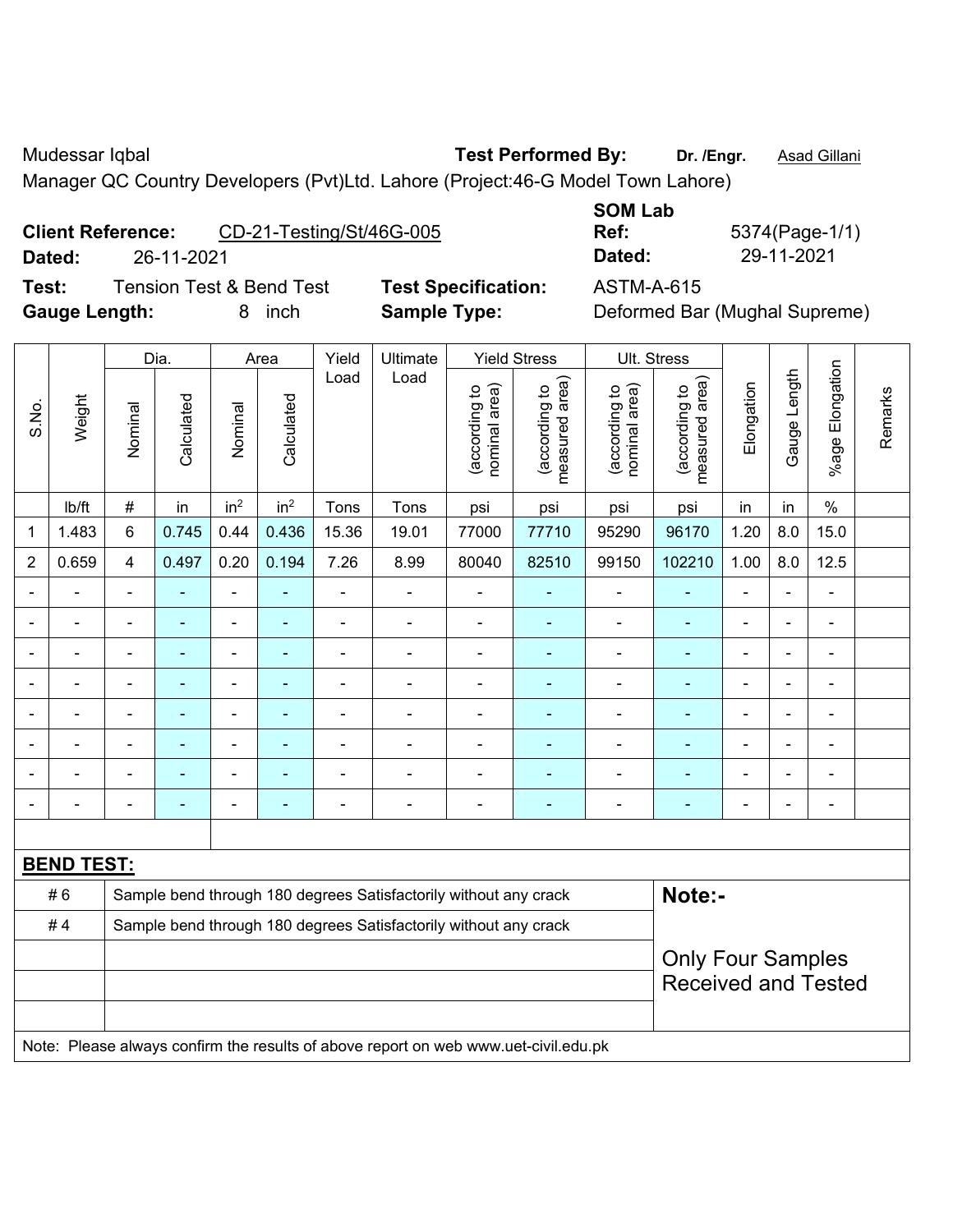Τ

Γ

Sajjad Ali Memon **Test Performed By:** Dr. /Engr. **Asad Gillani** Cali Ali Dengral Asad Gillani

RE Pillar & Sons.(Rumanza Golf & Country Club,DHA Multan)

## **Client Reference:** P7S/OTH/GEN/00052

**Dated:** 20-11-2021 **Dated:** 29-11-2021

**Test:** Tension Test & Bend Test **Test Specification:** ASTM-A-615 **Gauge Length:** 8 inch **Sample Type:** Deformed Bar (SJ Steel)

| <b>SOM Lab</b> |     |
|----------------|-----|
| Ref:           | 537 |
| Dated:         | 29  |
| ASTM-A-615     |     |

**Ref:** 5375(Page-1/1)

|                |                   |                          | Dia.           |                          | Area            | Yield                    | Ultimate                                                                            |                                | <b>Yield Stress</b>             |                                | Ult. Stress                     |                          |                |                           |         |
|----------------|-------------------|--------------------------|----------------|--------------------------|-----------------|--------------------------|-------------------------------------------------------------------------------------|--------------------------------|---------------------------------|--------------------------------|---------------------------------|--------------------------|----------------|---------------------------|---------|
| S.No.          | Weight            | Nominal                  | Calculated     | Nominal                  | Calculated      | Load                     | Load                                                                                | nominal area)<br>(according to | (according to<br>measured area) | nominal area)<br>(according to | (according to<br>measured area) | Elongation               | Gauge Length   | Elongation<br>$%$ age $ $ | Remarks |
|                | Ib/ft             | $\#$                     | in             | in <sup>2</sup>          | in <sup>2</sup> | Tons                     | Tons                                                                                | psi                            | psi                             | psi                            | psi                             | in                       | in             | $\%$                      |         |
| 1              | 2.639             | 8                        | 0.994          | 0.79                     | 0.776           | 25.50                    | 32.64                                                                               | 71200                          | 72490                           | 91120                          | 92770                           | 1.70                     | 8.0            | 21.3                      |         |
| $\overline{2}$ | 2.707             | 8                        | 1.007          | 0.79                     | 0.796           | 24.54                    | 32.39                                                                               | 68500                          | 67980                           | 90410                          | 89730                           | 1.40                     | 8.0            | 17.5                      |         |
|                |                   | $\blacksquare$           | ÷,             | $\blacksquare$           | $\blacksquare$  | $\overline{\phantom{0}}$ | ÷,                                                                                  | L,                             | ÷                               | ÷                              | $\blacksquare$                  | ä,                       | $\blacksquare$ | $\blacksquare$            |         |
|                |                   |                          | $\blacksquare$ | $\overline{\phantom{a}}$ | $\blacksquare$  | $\blacksquare$           | $\blacksquare$                                                                      | ÷                              | $\overline{\phantom{0}}$        | $\blacksquare$                 | $\overline{\phantom{a}}$        | $\overline{\phantom{a}}$ |                | $\blacksquare$            |         |
|                |                   |                          |                |                          |                 |                          |                                                                                     |                                |                                 | $\overline{\phantom{0}}$       |                                 |                          |                | $\blacksquare$            |         |
|                |                   | $\blacksquare$           |                | $\overline{a}$           |                 | $\blacksquare$           | ÷,                                                                                  | $\blacksquare$                 | $\blacksquare$                  | $\overline{\phantom{a}}$       | $\blacksquare$                  | $\blacksquare$           |                | $\blacksquare$            |         |
| $\blacksquare$ |                   | $\blacksquare$           | ۰              | $\blacksquare$           | ٠               | $\overline{a}$           | $\blacksquare$                                                                      | ä,                             | ÷,                              | $\blacksquare$                 | ٠                               | ä,                       | $\blacksquare$ | $\blacksquare$            |         |
|                |                   | $\blacksquare$           | ۰              | $\overline{a}$           | $\blacksquare$  | $\blacksquare$           | $\blacksquare$                                                                      | ä,                             | $\blacksquare$                  | $\blacksquare$                 | $\blacksquare$                  | $\blacksquare$           | $\blacksquare$ | $\blacksquare$            |         |
|                |                   | $\overline{\phantom{a}}$ | ä,             | $\overline{\phantom{a}}$ | $\blacksquare$  | $\blacksquare$           | ÷,                                                                                  | $\overline{a}$                 | $\blacksquare$                  | $\overline{\phantom{a}}$       | $\blacksquare$                  | $\overline{a}$           |                | $\blacksquare$            |         |
| $\blacksquare$ |                   | $\overline{\phantom{a}}$ | ä,             | $\blacksquare$           | $\blacksquare$  | $\blacksquare$           | $\blacksquare$                                                                      | $\blacksquare$                 | $\blacksquare$                  | $\overline{a}$                 | $\blacksquare$                  | $\blacksquare$           |                | $\blacksquare$            |         |
|                |                   |                          |                |                          |                 |                          |                                                                                     |                                |                                 |                                |                                 |                          |                |                           |         |
|                | <b>BEND TEST:</b> |                          |                |                          |                 |                          |                                                                                     |                                |                                 |                                |                                 |                          |                |                           |         |
|                | #8                |                          |                |                          |                 |                          | Sample bend through 180 degrees Satisfactorily without any crack                    |                                |                                 |                                | Note:-                          |                          |                |                           |         |
|                |                   |                          |                |                          |                 |                          |                                                                                     |                                |                                 |                                |                                 |                          |                |                           |         |
|                |                   |                          |                |                          |                 |                          |                                                                                     |                                |                                 |                                | <b>Only Three Samples</b>       |                          |                |                           |         |
|                |                   |                          |                |                          |                 |                          |                                                                                     |                                |                                 |                                | <b>Received and Tested</b>      |                          |                |                           |         |
|                |                   |                          |                |                          |                 |                          |                                                                                     |                                |                                 |                                |                                 |                          |                |                           |         |
|                |                   |                          |                |                          |                 |                          | Note: Please always confirm the results of above report on web www.uet-civil.edu.pk |                                |                                 |                                |                                 |                          |                |                           |         |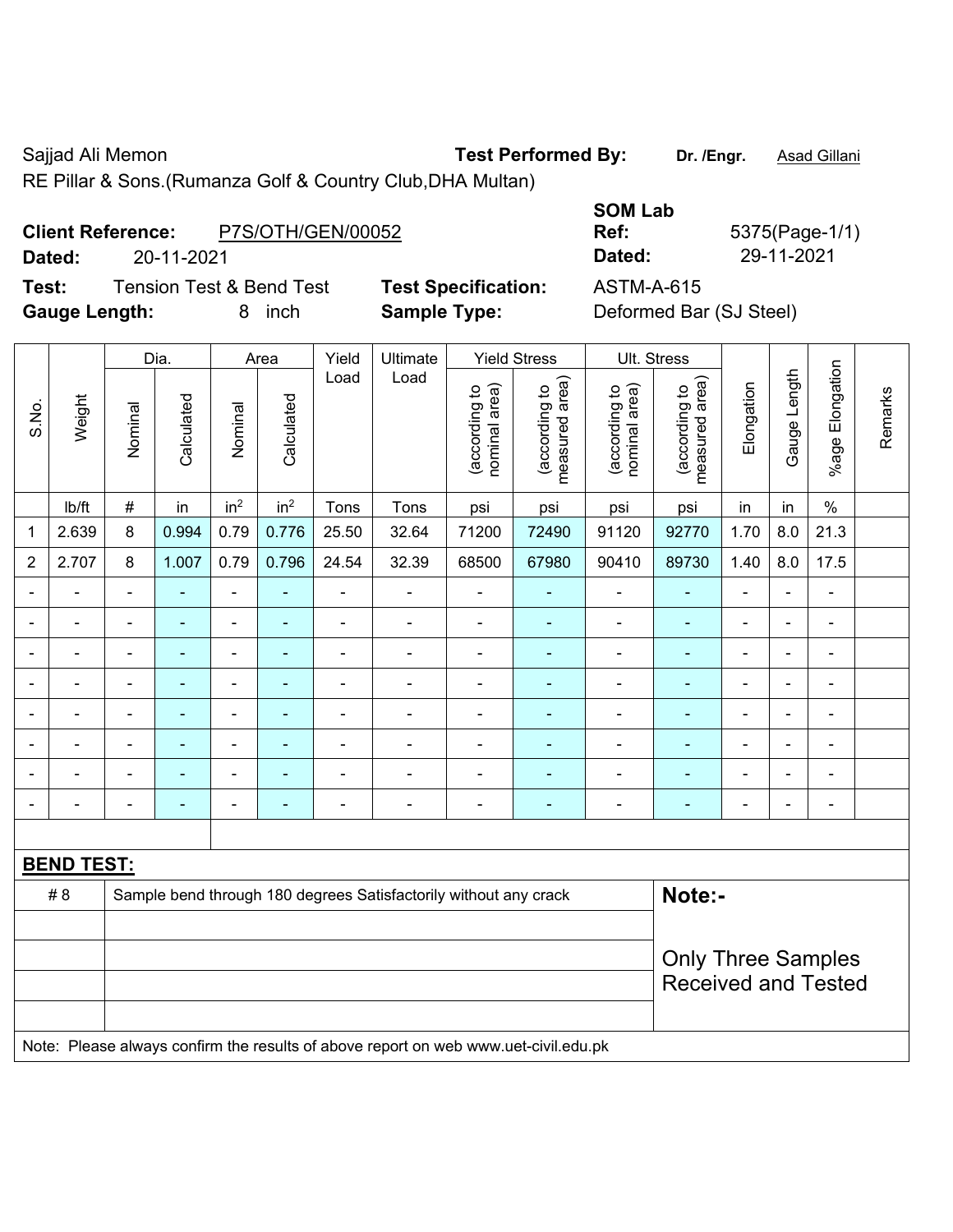Muhammad Faizan **Test Performed By:** Dr. /Engr. **Asad Gillani** 

PM Netracon Tech.LHR(Commissioning Of Plant For 500/220/132KV Faisalabad West Substation)

|        | <b>Client Reference:</b><br>NTT-HO/FSDW-GS/062 |                            | ---------<br>Ref: | 5376-77(Pag |
|--------|------------------------------------------------|----------------------------|-------------------|-------------|
| Dated: | 26-11-2021                                     |                            | Dated:            | 29-11-2021  |
| Test:  | Tension Test & Bend Test                       | <b>Test Specification:</b> | ASTM-A-615        |             |

**Specification:** ASTM-A-615 **Gauge Length:** 8 inch **Sample Type:** Deformed Bar

**SOM Lab Ref:** 5376-77(Page-1/1)

|                |                      |                                                                  | Dia.           |                 | Area            | Yield          | Ultimate                                                         |                               | <b>Yield Stress</b>             | Ult. Stress                    |                                 |                          |                |                 |         |
|----------------|----------------------|------------------------------------------------------------------|----------------|-----------------|-----------------|----------------|------------------------------------------------------------------|-------------------------------|---------------------------------|--------------------------------|---------------------------------|--------------------------|----------------|-----------------|---------|
| S.No.          | Weight               | Nominal                                                          | Calculated     | Nominal         | Calculated      | Load           | Load                                                             | nominal area)<br>according to | measured area)<br>(according to | nominal area)<br>(according to | measured area)<br>(according to | Elongation               | Gauge Length   | %age Elongation | Remarks |
|                | lb/ft                | #                                                                | in             | in <sup>2</sup> | in <sup>2</sup> | Tons           | Tons                                                             | psi                           | psi                             | psi                            | psi                             | in                       | in             | $\%$            |         |
| $\mathbf{1}$   | 0.668                | 4                                                                | 0.500          | 0.20            | 0.196           | 6.32           | 9.09                                                             | 69700                         | 71120                           | 100270                         | 102320                          | 1.10                     | 8.0            | 13.8            |         |
| $\overline{2}$ | 0.667                | 4                                                                | 0.500          | 0.20            | 0.196           | 5.78           | 8.28                                                             | 63740                         | 65040                           | 91280                          | 93140                           | 1.20                     | 8.0            | 15.0            |         |
| 3              | 0.662                | 4                                                                | 0.498          | 0.20            | 0.195           | 5.93           | 8.41                                                             | 65420                         | 67100                           | 92740                          | 95120                           | 1.30                     | 8.0            | 16.3            |         |
| 4              | 0.667                | $\overline{4}$                                                   | 0.500          | 0.20            | 0.196           | 6.27           | 9.02                                                             | 69130                         | 70540                           | 99480                          | 101510                          | 1.10                     | 8.0            | 13.8            |         |
|                |                      | L.                                                               |                |                 | ä,              | ä,             |                                                                  | ä,                            | Ξ                               | L,                             |                                 |                          | ÷.             |                 |         |
|                |                      |                                                                  |                |                 | $\blacksquare$  | $\blacksquare$ |                                                                  | L.                            | $\blacksquare$                  | $\blacksquare$                 |                                 |                          | L.             |                 |         |
|                |                      |                                                                  |                | -               |                 | $\blacksquare$ |                                                                  | $\blacksquare$                | ۰                               |                                |                                 |                          | $\blacksquare$ |                 |         |
|                |                      | $\blacksquare$                                                   | ٠              | ÷               | ۰               | -              | $\blacksquare$                                                   | $\blacksquare$                | ۰                               | ٠                              |                                 | $\blacksquare$           | $\blacksquare$ |                 |         |
|                |                      | $\blacksquare$                                                   | $\blacksquare$ | ä,              | ۰               | ä,             | $\blacksquare$                                                   | $\blacksquare$                | ۰                               | ٠                              |                                 | $\overline{\phantom{0}}$ | $\blacksquare$ |                 |         |
|                |                      |                                                                  |                |                 |                 |                |                                                                  |                               | ۰                               |                                |                                 |                          | $\blacksquare$ |                 |         |
|                | <b>Witnessed By:</b> |                                                                  |                |                 |                 |                | Sohaib Ali (NesPak Sub Engineer)                                 |                               |                                 |                                |                                 |                          |                |                 |         |
|                | <b>BEND TEST:</b>    |                                                                  |                |                 |                 |                |                                                                  |                               |                                 |                                |                                 |                          |                |                 |         |
|                | #4                   |                                                                  |                |                 |                 |                | Sample bend through 180 degrees Satisfactorily without any crack |                               |                                 |                                | Note:-                          |                          |                |                 |         |
|                | #4                   | Sample bend through 180 degrees Satisfactorily without any crack |                |                 |                 |                |                                                                  |                               |                                 |                                |                                 |                          |                |                 |         |
|                | #4                   |                                                                  |                |                 |                 |                | Sample bend through 180 degrees Satisfactorily without any crack |                               |                                 |                                | <b>Only Eight Samples</b>       |                          |                |                 |         |
|                | #4                   |                                                                  |                |                 |                 |                | Sample bend through 180 degrees Satisfactorily without any crack |                               |                                 |                                | <b>Received and Tested</b>      |                          |                |                 |         |
|                |                      |                                                                  |                |                 |                 |                |                                                                  |                               |                                 |                                |                                 |                          |                |                 |         |
|                |                      |                                                                  |                |                 |                 |                |                                                                  |                               |                                 |                                |                                 |                          |                |                 |         |

Note: Please always confirm the results of above report on web www.uet-civil.edu.pk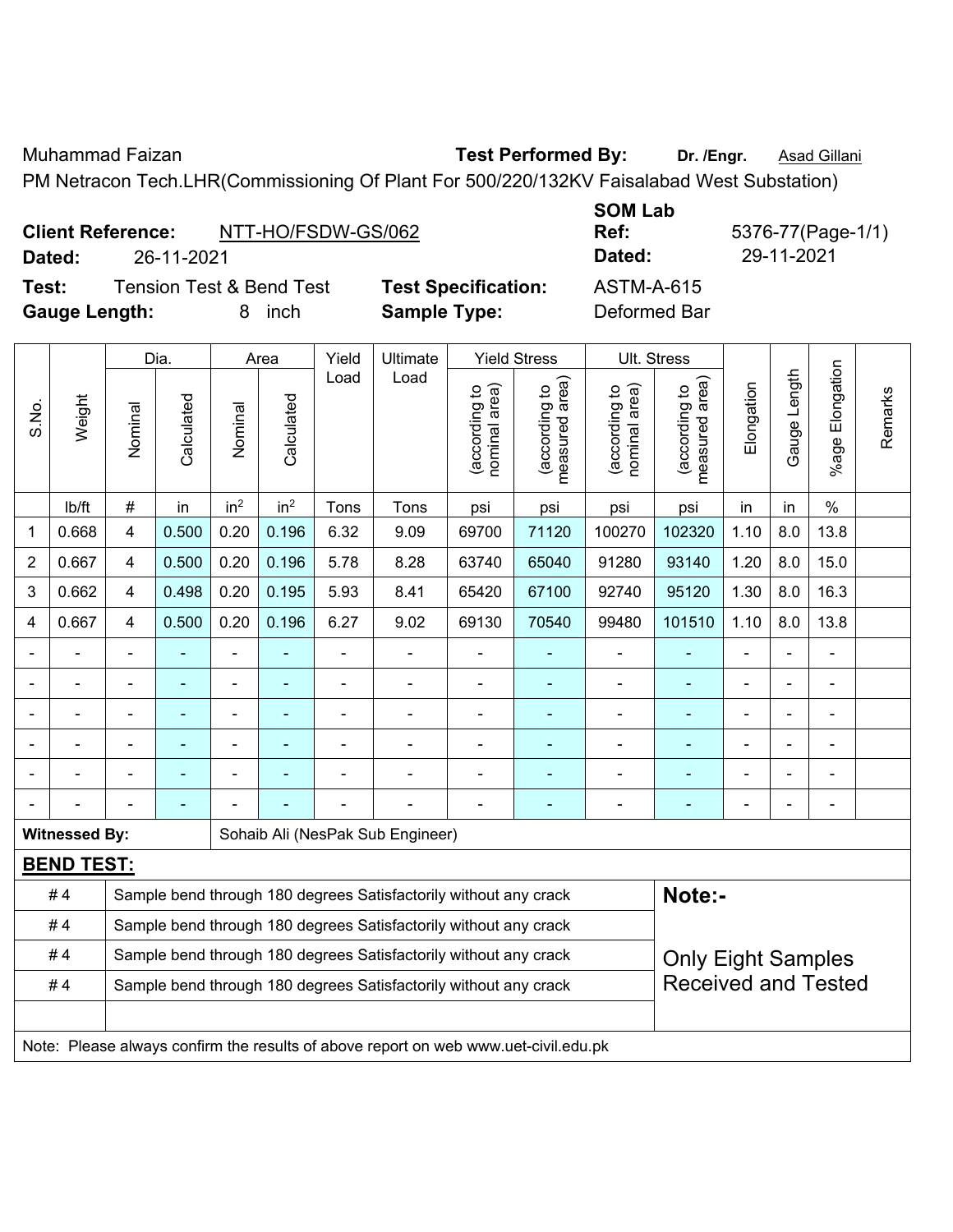Irfan Siddique **Test Performed By:** Dr. /Engr. **Asad Gillani** 

Building Standards,Lahore.(Construction Of Residential Building In Gulberg,Lahore)

|                | <b>Gauge Length:</b> |                |                | 8                            | inch            |                | <b>Sample Type:</b>                                                                 |                                |                                 | Deformed Bar                   |                                 |                |                |                          |         |
|----------------|----------------------|----------------|----------------|------------------------------|-----------------|----------------|-------------------------------------------------------------------------------------|--------------------------------|---------------------------------|--------------------------------|---------------------------------|----------------|----------------|--------------------------|---------|
|                |                      |                | Dia.           |                              | Area            | Yield          | Ultimate                                                                            |                                | <b>Yield Stress</b>             | Ult. Stress                    |                                 |                |                |                          |         |
| S.No.          | Weight               | Nominal        | Calculated     | Nominal                      | Calculated      | Load           | Load                                                                                | (according to<br>nominal area) | (according to<br>measured area) | (according to<br>nominal area) | (according to<br>measured area) | Elongation     | Gauge Length   | %age Elongation          | Remarks |
|                | lb/ft                | $\#$           | in             | in <sup>2</sup>              | in <sup>2</sup> | Tons           | Tons                                                                                | psi                            | psi                             | psi                            | psi                             | in             | in             | $\%$                     |         |
| $\mathbf{1}$   | 1.493                | $6\phantom{1}$ | 0.748          | 0.44                         | 0.439           | 17.53          | 22.24                                                                               | 87880                          | 88090                           | 111490                         | 111740                          | 1.10           | 8.0            | 13.8                     |         |
| $\overline{2}$ | 1.493                | 6              | 0.748          | 0.44                         | 0.439           | 17.43          | 22.17                                                                               | 87370                          | 87570                           | 111130                         | 111390                          | 1.10           | 8.0            | 13.8                     |         |
| $\blacksquare$ |                      | $\blacksquare$ | ä,             | $\frac{1}{2}$                | $\blacksquare$  | ä,             | L,                                                                                  | $\blacksquare$                 | $\blacksquare$                  | $\blacksquare$                 | ÷,                              | $\blacksquare$ | ä,             | ÷,                       |         |
|                |                      | $\blacksquare$ | ÷,             | ÷,                           | $\blacksquare$  | ä,             | ÷                                                                                   | $\blacksquare$                 | $\blacksquare$                  | $\qquad \qquad \blacksquare$   | ÷,                              | $\blacksquare$ | ÷,             | $\blacksquare$           |         |
| $\overline{a}$ | $\blacksquare$       | $\blacksquare$ | $\blacksquare$ | $\overline{\phantom{0}}$     | ÷               | $\blacksquare$ | $\blacksquare$                                                                      | $\blacksquare$                 | $\blacksquare$                  | $\overline{\phantom{a}}$       | ٠                               | $\blacksquare$ | $\blacksquare$ | ۰                        |         |
|                | $\blacksquare$       | $\blacksquare$ | $\blacksquare$ | $\qquad \qquad \blacksquare$ | $\blacksquare$  | $\blacksquare$ | ÷,                                                                                  | $\qquad \qquad \blacksquare$   | $\blacksquare$                  | $\qquad \qquad \blacksquare$   | ÷                               | $\blacksquare$ | ÷,             | $\blacksquare$           |         |
| $\blacksquare$ | $\blacksquare$       | ä,             | ä,             | ÷,                           | ä,              | $\blacksquare$ | ä,                                                                                  | $\overline{\phantom{a}}$       | $\blacksquare$                  | $\blacksquare$                 | ÷                               | $\blacksquare$ | ä,             | $\blacksquare$           |         |
|                |                      | ä,             | ä,             | ÷                            | ÷,              | L,             | ÷,                                                                                  | $\blacksquare$                 | $\blacksquare$                  | $\blacksquare$                 | ÷                               | $\blacksquare$ | $\blacksquare$ | ä,                       |         |
|                |                      | ä,             | $\blacksquare$ | ä,                           | -               | L,             | ä,                                                                                  | $\blacksquare$                 | L,                              | $\blacksquare$                 | ٠                               | $\blacksquare$ | $\blacksquare$ | $\blacksquare$           |         |
|                |                      | $\blacksquare$ | $\blacksquare$ | ÷                            | ÷               | Ē,             | $\blacksquare$                                                                      | $\blacksquare$                 | $\blacksquare$                  | $\blacksquare$                 | ٠                               | $\blacksquare$ | $\blacksquare$ | $\overline{\phantom{0}}$ |         |
|                |                      |                |                |                              |                 |                |                                                                                     |                                |                                 |                                |                                 |                |                |                          |         |
|                | <b>BEND TEST:</b>    |                |                |                              |                 |                |                                                                                     |                                |                                 |                                |                                 |                |                |                          |         |
|                | #6                   |                |                |                              |                 |                | Sample bend through 180 degrees Satisfactorily without any crack                    |                                |                                 |                                | Note:-                          |                |                |                          |         |
|                |                      |                |                |                              |                 |                |                                                                                     |                                |                                 |                                |                                 |                |                |                          |         |
|                |                      |                |                |                              |                 |                |                                                                                     |                                |                                 |                                | <b>Only Three Samples</b>       |                |                |                          |         |
|                |                      |                |                |                              |                 |                |                                                                                     |                                |                                 |                                | <b>Received and Tested</b>      |                |                |                          |         |
|                |                      |                |                |                              |                 |                | Note: Please always confirm the results of above report on web www.uet-civil.edu.pk |                                |                                 |                                |                                 |                |                |                          |         |
|                |                      |                |                |                              |                 |                |                                                                                     |                                |                                 |                                |                                 |                |                |                          |         |

**SOM Lab Ref:** 5378(Page-1/1) **Dated:** 10-11-2021 **Dated:** 29-11-2021

**Test:** Tension Test & Bend Test **Test Specification:** ASTM-A-615

**Client Reference:** GT/LTR/211129-131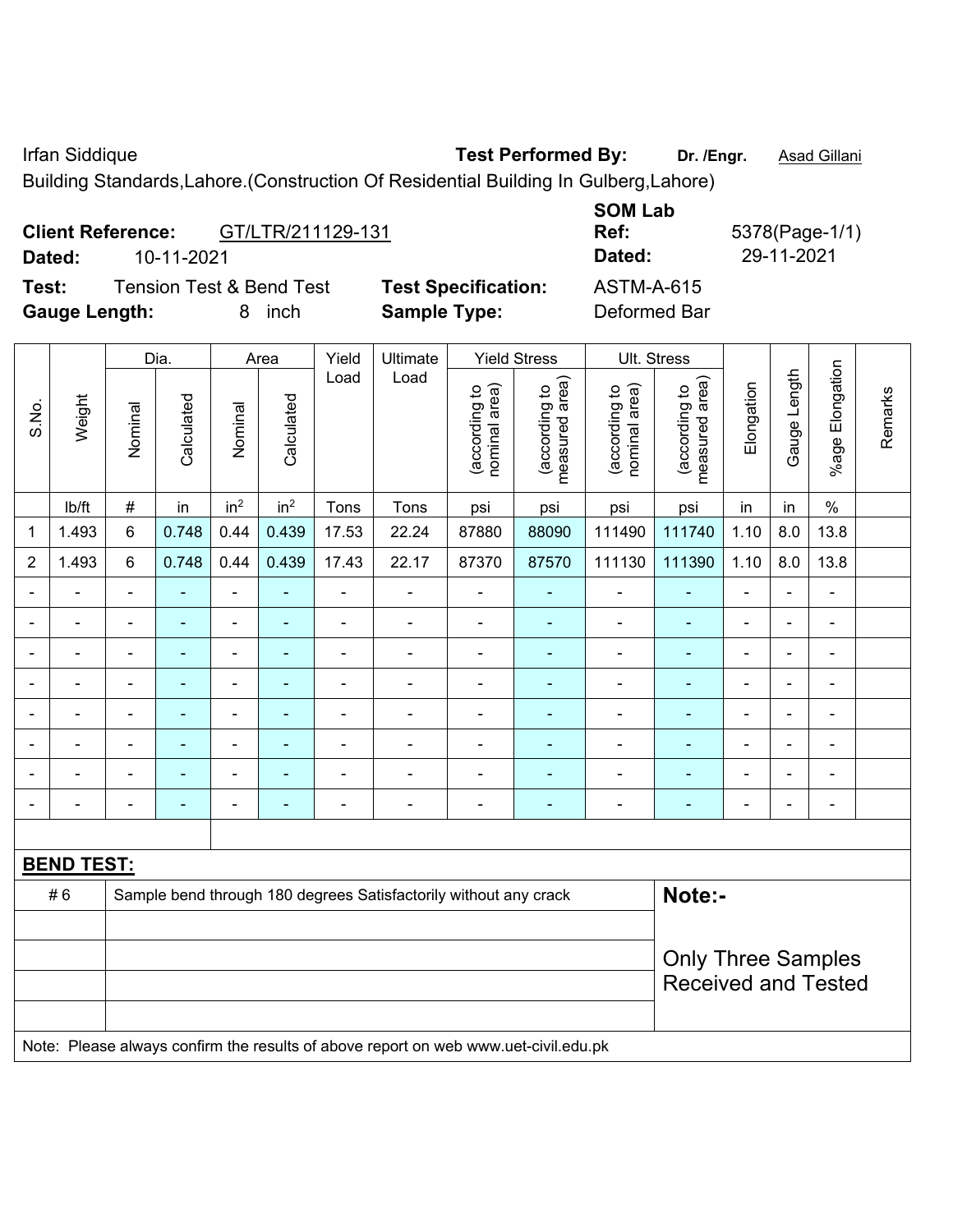Tahir Mehmood **Test Performed By:** Dr. /Engr. **Asad Gillani** 

CE New Lahore city,(Construction Of Terrace Homes Ph.-II,New lahore City)

## **Client Reference:** NLC/CE/Const/012

**Test:** Tension Test & Bend Test **Test Specification:** ASTM-A-615 Gauge Length: **8** inch **Sample Type:** Deformed Bar (Amreli Steel)

**SOM Lab Ref:** 5379(Page-1/1) **Dated:** 27-11-2021 **Dated:** 29-11-2021

|                |                   |                | Dia.           |                 | Area            | Yield                    | Ultimate                                                                            |                                | <b>Yield Stress</b>             |                                | Ult. Stress                     |                |                |                         |         |
|----------------|-------------------|----------------|----------------|-----------------|-----------------|--------------------------|-------------------------------------------------------------------------------------|--------------------------------|---------------------------------|--------------------------------|---------------------------------|----------------|----------------|-------------------------|---------|
| S.No.          | Weight            | Nominal        | Calculated     | Nominal         | Calculated      | Load                     | Load                                                                                | nominal area)<br>(according to | (according to<br>measured area) | (according to<br>nominal area) | (according to<br>measured area) | Elongation     | Gauge Length   | Elongation<br>$%$ age I | Remarks |
|                | lb/ft             | $\#$           | in             | in <sup>2</sup> | in <sup>2</sup> | Tons                     | Tons                                                                                | psi                            | psi                             | psi                            | psi                             | in             | in             | $\%$                    |         |
| $\mathbf 1$    | 1.470             | $\,6$          | 0.742          | 0.44            | 0.432           | 15.46                    | 20.15                                                                               | 77510                          | 78950                           | 101020                         | 102890                          | 1.30           | 8.0            | 16.3                    |         |
| $\overline{2}$ | 1.472             | $\,6\,$        | 0.743          | 0.44            | 0.433           | 15.46                    | 20.10                                                                               | 77510                          | 78770                           | 100760                         | 102390                          | 1.20           | 8.0            | 15.0                    |         |
|                | ä,                | $\blacksquare$ | ÷,             | $\frac{1}{2}$   | ۰               | $\blacksquare$           | ÷,                                                                                  | $\blacksquare$                 | $\overline{\phantom{a}}$        | $\blacksquare$                 | $\blacksquare$                  | ä,             | $\blacksquare$ | $\blacksquare$          |         |
|                | $\blacksquare$    | $\blacksquare$ | $\blacksquare$ | $\frac{1}{2}$   | $\blacksquare$  | $\overline{\phantom{a}}$ | ÷,                                                                                  | ä,                             | $\blacksquare$                  | $\blacksquare$                 | $\blacksquare$                  | $\blacksquare$ | $\blacksquare$ | $\blacksquare$          |         |
|                | $\blacksquare$    | $\blacksquare$ | $\blacksquare$ | ÷,              | ۰               | ä,                       | $\blacksquare$                                                                      | $\blacksquare$                 | $\blacksquare$                  | $\blacksquare$                 | $\blacksquare$                  | $\blacksquare$ |                | $\blacksquare$          |         |
|                |                   |                |                | ÷               | ۰               | $\overline{a}$           | ÷,                                                                                  |                                | $\overline{\phantom{a}}$        | ä,                             | ÷                               |                |                | ä,                      |         |
|                |                   |                |                | ۰               | $\blacksquare$  | $\blacksquare$           | $\blacksquare$                                                                      |                                |                                 | $\overline{a}$                 | ۰                               |                |                |                         |         |
|                | $\blacksquare$    |                | ۰              | ۰               | $\blacksquare$  | ä,                       | $\blacksquare$                                                                      | ٠                              | $\overline{a}$                  | $\blacksquare$                 | ۰                               | $\blacksquare$ |                | $\blacksquare$          |         |
|                |                   |                |                | ÷,              | ۰               | ä,                       | $\blacksquare$                                                                      | Ē,                             |                                 | ä,                             | ۰                               | $\blacksquare$ | $\blacksquare$ | $\blacksquare$          |         |
|                |                   | $\blacksquare$ | ٠              | ÷,              | ۰               |                          | $\blacksquare$                                                                      | $\blacksquare$                 | $\blacksquare$                  | $\overline{\phantom{a}}$       | $\blacksquare$                  | $\blacksquare$ | $\blacksquare$ | $\blacksquare$          |         |
|                |                   |                |                |                 |                 |                          |                                                                                     |                                |                                 |                                |                                 |                |                |                         |         |
|                | <b>BEND TEST:</b> |                |                |                 |                 |                          |                                                                                     |                                |                                 |                                |                                 |                |                |                         |         |
|                | #6                |                |                |                 |                 |                          | Sample bend through 180 degrees Satisfactorily without any crack                    |                                |                                 |                                | Note:-                          |                |                |                         |         |
|                |                   |                |                |                 |                 |                          |                                                                                     |                                |                                 |                                |                                 |                |                |                         |         |
|                |                   |                |                |                 |                 |                          |                                                                                     |                                |                                 |                                | <b>Only Three Samples</b>       |                |                |                         |         |
|                |                   |                |                |                 |                 |                          |                                                                                     |                                |                                 |                                | <b>Received and Tested</b>      |                |                |                         |         |
|                |                   |                |                |                 |                 |                          |                                                                                     |                                |                                 |                                |                                 |                |                |                         |         |
|                |                   |                |                |                 |                 |                          | Note: Please always confirm the results of above report on web www.uet-civil.edu.pk |                                |                                 |                                |                                 |                |                |                         |         |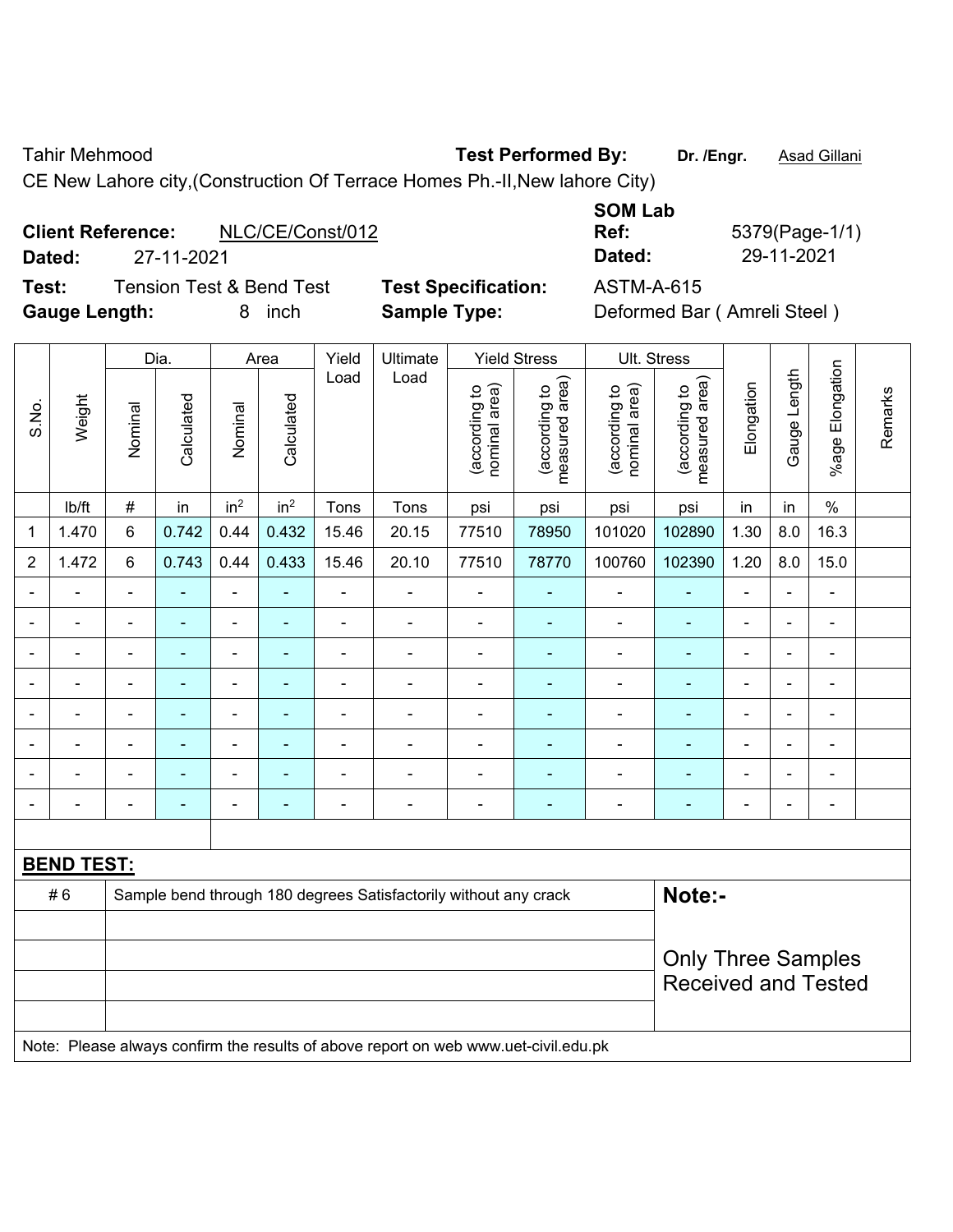Muhammad Shahbaz **Test Performed By: Dr. /Engr.** Asad Ghalani

Imperium Hospitality (Pvt.)Ltd. Lahore

| <b>Client Reference:</b> | IHPL/Steel/0156 | Ref    | 5381(Page-1 |
|--------------------------|-----------------|--------|-------------|
| Dated:                   | 26-11-2021      | Dated: | 29-11-2021  |

**Test:** Tension Test & Bend Test **Test Specification:** ASTM-A-615 **Gauge Length:** 8 inch **Sample Type:** Deformed Bar

**SOM Lab Ref:** 5381(Page-1/1)

|                |                      |                          | Dia.       |                              | Area            | Yield | Ultimate                                                                            | <b>Yield Stress</b>            |                                 | Ult. Stress                    |                                             |                |              |                       |         |
|----------------|----------------------|--------------------------|------------|------------------------------|-----------------|-------|-------------------------------------------------------------------------------------|--------------------------------|---------------------------------|--------------------------------|---------------------------------------------|----------------|--------------|-----------------------|---------|
| S.No.          | Weight               | Nominal                  | Calculated | Nominal                      | Calculated      | Load  | Load                                                                                | nominal area)<br>(according to | (according to<br>measured area) | nominal area)<br>(according to | (according to<br>neasured area)<br>measured | Elongation     | Gauge Length | Elongation<br>$%$ age | Remarks |
|                | Ib/ft                | $\#$                     | in         | in <sup>2</sup>              | in <sup>2</sup> | Tons  | Tons                                                                                | psi                            | psi                             | psi                            | psi                                         | in             | in           | $\%$                  |         |
| 1              | 1.474                | 6                        | 0.743      | 0.44                         | 0.433           | 15.36 | 20.23                                                                               | 77000                          | 78250                           | 101420                         | 103060                                      | 1.30           | 8.0          | 16.3                  |         |
| $\overline{2}$ | 1.475                | 6                        | 0.743      | 0.44                         | 0.433           | 15.19 | 18.57                                                                               | 76130                          | 77360                           | 93100                          | 94600                                       | 1.50           | 8.0          | 18.8                  |         |
| 3              | 1.476                | 6                        | 0.743      | 0.44                         | 0.434           | 15.19 | 18.52                                                                               | 76130                          | 77190                           | 92840                          | 94120                                       | 1.40           | 8.0          | 17.5                  |         |
|                |                      |                          |            |                              |                 |       |                                                                                     |                                |                                 |                                |                                             |                |              |                       |         |
|                |                      |                          | ۰          | $\qquad \qquad \blacksquare$ |                 |       | $\blacksquare$                                                                      |                                | ۰                               |                                | $\overline{\phantom{0}}$                    |                |              | $\blacksquare$        |         |
|                |                      |                          | ۰          | ۰                            |                 |       | $\blacksquare$                                                                      |                                |                                 | ä,                             | ٠                                           | $\blacksquare$ |              | ÷                     |         |
|                |                      |                          | ä,         | $\qquad \qquad \blacksquare$ |                 | ä,    | $\blacksquare$                                                                      | $\blacksquare$                 |                                 | $\blacksquare$                 | $\blacksquare$                              | $\blacksquare$ |              | ä,                    |         |
|                |                      |                          | ۰          | ۰                            |                 |       |                                                                                     | $\overline{a}$                 |                                 | ٠                              | $\blacksquare$                              |                |              | $\blacksquare$        |         |
|                |                      |                          |            |                              |                 |       |                                                                                     |                                |                                 | $\blacksquare$                 | $\blacksquare$                              |                |              |                       |         |
|                |                      |                          |            |                              |                 |       |                                                                                     |                                |                                 |                                |                                             |                |              |                       |         |
|                | <b>Witnessed By:</b> |                          |            |                              |                 |       | Engr. Rafi Ullah(IHPL), Engr. Ali Hasnain Khan (KingCrete)                          |                                |                                 |                                |                                             |                |              |                       |         |
|                | <b>BEND TEST:</b>    |                          |            |                              |                 |       |                                                                                     |                                |                                 |                                |                                             |                |              |                       |         |
|                | #6                   |                          |            |                              |                 |       | Sample bend through 180 degrees Satisfactorily without any crack                    |                                |                                 |                                | Note:-                                      |                |              |                       |         |
|                | #6                   |                          |            |                              |                 |       | Sample bend through 180 degrees Satisfactorily without any crack                    |                                |                                 |                                |                                             |                |              |                       |         |
|                |                      | <b>Only Five Samples</b> |            |                              |                 |       |                                                                                     |                                |                                 |                                |                                             |                |              |                       |         |
|                |                      |                          |            |                              |                 |       |                                                                                     |                                |                                 |                                | <b>Received and Tested</b>                  |                |              |                       |         |
|                |                      |                          |            |                              |                 |       |                                                                                     |                                |                                 |                                |                                             |                |              |                       |         |
|                |                      |                          |            |                              |                 |       | Note: Please always confirm the results of above report on web www.uet-civil.edu.pk |                                |                                 |                                |                                             |                |              |                       |         |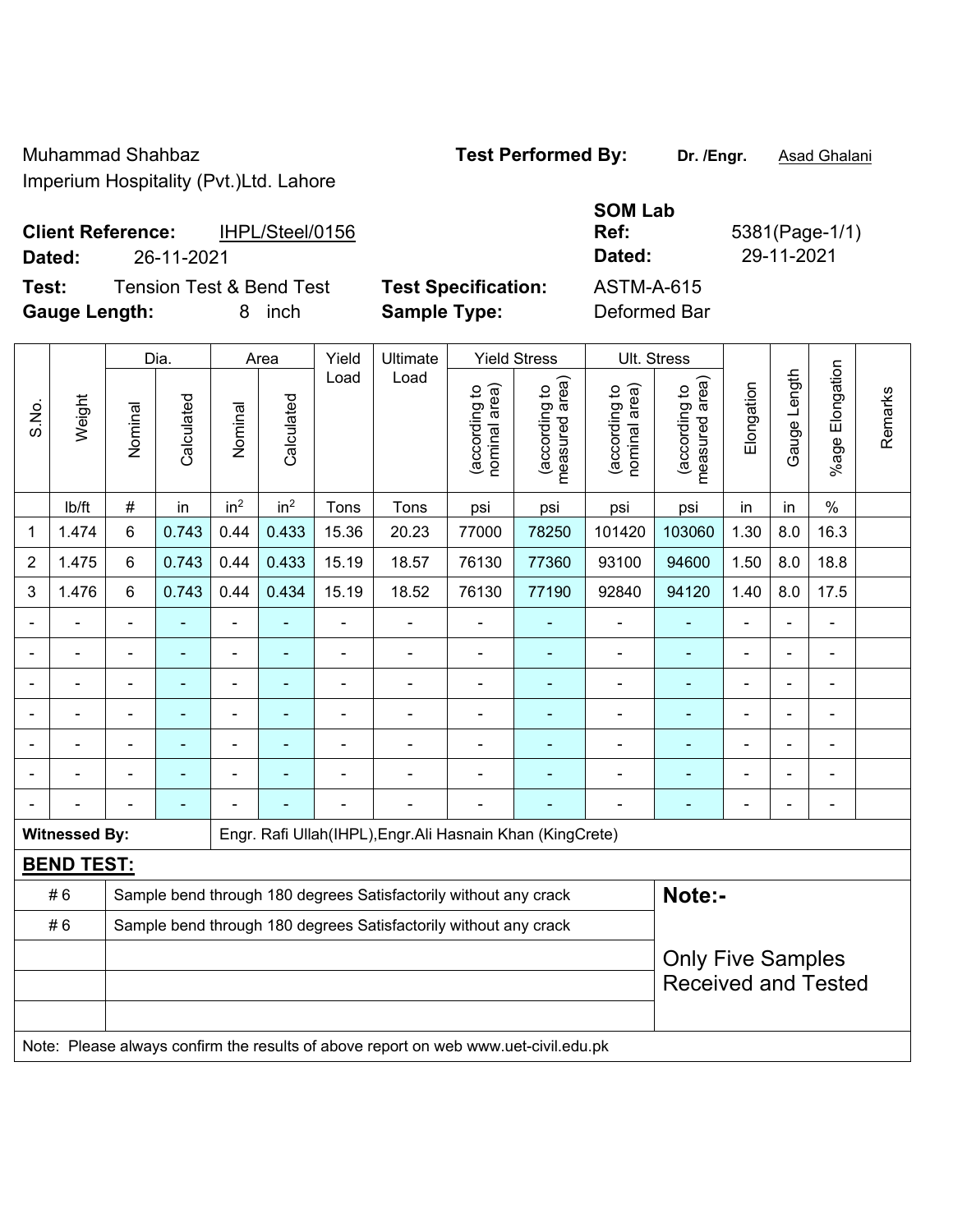Maj Dy Dir MTL(Adnan Khalid R) **Test Performed By:** Dr. /Engr. **Asad Gillani** DHA Lahore,(18 Green Apartment Complex DRGCC DHA Ph-VI)( M/s Construct)

**Client Reference:** 408/241/Estb/Lab/171/25

**Dated:** 26-11-2021 **Dated:** 29-11-2021

**Test:** Tension Test & Bend Test **Test Specification:** ASTM-A-615 **Gauge Length:** 8 inch **Sample Type:** Deformed Bar (kamran Steel)

**SOM Lab** 

**Ref:** 5382(Page-1/1)

|                | Weight                                                                              | Dia.           |                | Area                     |                 | Yield                    | Ultimate                                                         | <b>Yield Stress</b>            |                                 | Ult. Stress                    |                                 |                           |                |                 |         |  |
|----------------|-------------------------------------------------------------------------------------|----------------|----------------|--------------------------|-----------------|--------------------------|------------------------------------------------------------------|--------------------------------|---------------------------------|--------------------------------|---------------------------------|---------------------------|----------------|-----------------|---------|--|
| S.No.          |                                                                                     | Nominal        | Calculated     | Nominal                  | Calculated      | Load                     | Load                                                             | nominal area)<br>(according to | measured area)<br>(according to | nominal area)<br>(according to | (according to<br>measured area) | Elongation                | Gauge Length   | %age Elongation | Remarks |  |
|                | Ib/ft                                                                               | $\#$           | in             | in <sup>2</sup>          | in <sup>2</sup> | Tons                     | Tons                                                             | psi                            | psi                             | psi                            | psi                             | in                        | in             | $\%$            |         |  |
| 1              | 0.670                                                                               | 4              | 0.501          | 0.20                     | 0.197           | 6.49                     | 8.39                                                             | 71610                          | 72700                           | 92510                          | 93920                           | 1.20                      | 8.0            | 15.0            |         |  |
| $\overline{2}$ | 0.661                                                                               | $\overline{4}$ | 0.497          | 0.20                     | 0.194           | 6.27                     | 8.23                                                             | 69130                          | 71270                           | 90720                          | 93520                           | 1.10                      | 8.0            | 13.8            |         |  |
|                |                                                                                     | $\blacksquare$ | $\blacksquare$ | $\blacksquare$           | $\blacksquare$  | $\overline{\phantom{0}}$ | $\overline{\phantom{0}}$                                         | $\blacksquare$                 | ÷,                              | $\blacksquare$                 | $\blacksquare$                  | ä,                        |                | $\blacksquare$  |         |  |
|                |                                                                                     |                | $\overline{a}$ | $\blacksquare$           |                 | $\blacksquare$           | $\blacksquare$                                                   | $\blacksquare$                 | $\blacksquare$                  | $\blacksquare$                 | $\blacksquare$                  | $\blacksquare$            |                | $\blacksquare$  |         |  |
|                |                                                                                     |                |                |                          |                 |                          |                                                                  | Ē,                             |                                 |                                |                                 |                           |                | Ē,              |         |  |
|                |                                                                                     | $\blacksquare$ |                |                          |                 |                          | $\blacksquare$                                                   | $\blacksquare$                 | ٠                               | $\blacksquare$                 | ٠                               | $\blacksquare$            |                | $\blacksquare$  |         |  |
| $\blacksquare$ | ÷                                                                                   | $\blacksquare$ | $\blacksquare$ | $\blacksquare$           | ä,              | ä,                       | $\frac{1}{2}$                                                    | $\blacksquare$                 | ÷                               | $\qquad \qquad \blacksquare$   | $\blacksquare$                  | $\blacksquare$            | $\blacksquare$ | $\blacksquare$  |         |  |
|                | ä,                                                                                  | $\blacksquare$ | ۰              | $\blacksquare$           |                 | ÷                        | $\overline{a}$                                                   | $\blacksquare$                 |                                 | Ē,                             | Ē,                              | $\blacksquare$            |                | $\blacksquare$  |         |  |
|                | ÷                                                                                   | $\blacksquare$ | $\blacksquare$ | $\overline{\phantom{a}}$ | $\blacksquare$  | ÷                        | $\blacksquare$                                                   | $\overline{\phantom{a}}$       | $\blacksquare$                  | $\blacksquare$                 | $\blacksquare$                  | $\blacksquare$            |                | $\blacksquare$  |         |  |
|                |                                                                                     |                |                | ۰                        | $\blacksquare$  | $\blacksquare$           | $\blacksquare$                                                   | $\blacksquare$                 | $\blacksquare$                  | $\blacksquare$                 | $\overline{\phantom{a}}$        | $\blacksquare$            |                | $\blacksquare$  |         |  |
|                |                                                                                     |                |                |                          |                 |                          |                                                                  |                                |                                 |                                |                                 |                           |                |                 |         |  |
|                | <b>BEND TEST:</b>                                                                   |                |                |                          |                 |                          |                                                                  |                                |                                 |                                |                                 |                           |                |                 |         |  |
|                | #4                                                                                  |                |                |                          |                 |                          | Sample bend through 180 degrees Satisfactorily without any crack |                                |                                 |                                | Note:-                          |                           |                |                 |         |  |
|                |                                                                                     |                |                |                          |                 |                          |                                                                  |                                |                                 |                                |                                 |                           |                |                 |         |  |
|                |                                                                                     |                |                |                          |                 |                          |                                                                  |                                |                                 |                                |                                 | <b>Only Three Samples</b> |                |                 |         |  |
|                |                                                                                     |                |                |                          |                 |                          |                                                                  |                                |                                 |                                | <b>Received and Tested</b>      |                           |                |                 |         |  |
|                |                                                                                     |                |                |                          |                 |                          |                                                                  |                                |                                 |                                |                                 |                           |                |                 |         |  |
|                | Note: Please always confirm the results of above report on web www.uet-civil.edu.pk |                |                |                          |                 |                          |                                                                  |                                |                                 |                                |                                 |                           |                |                 |         |  |